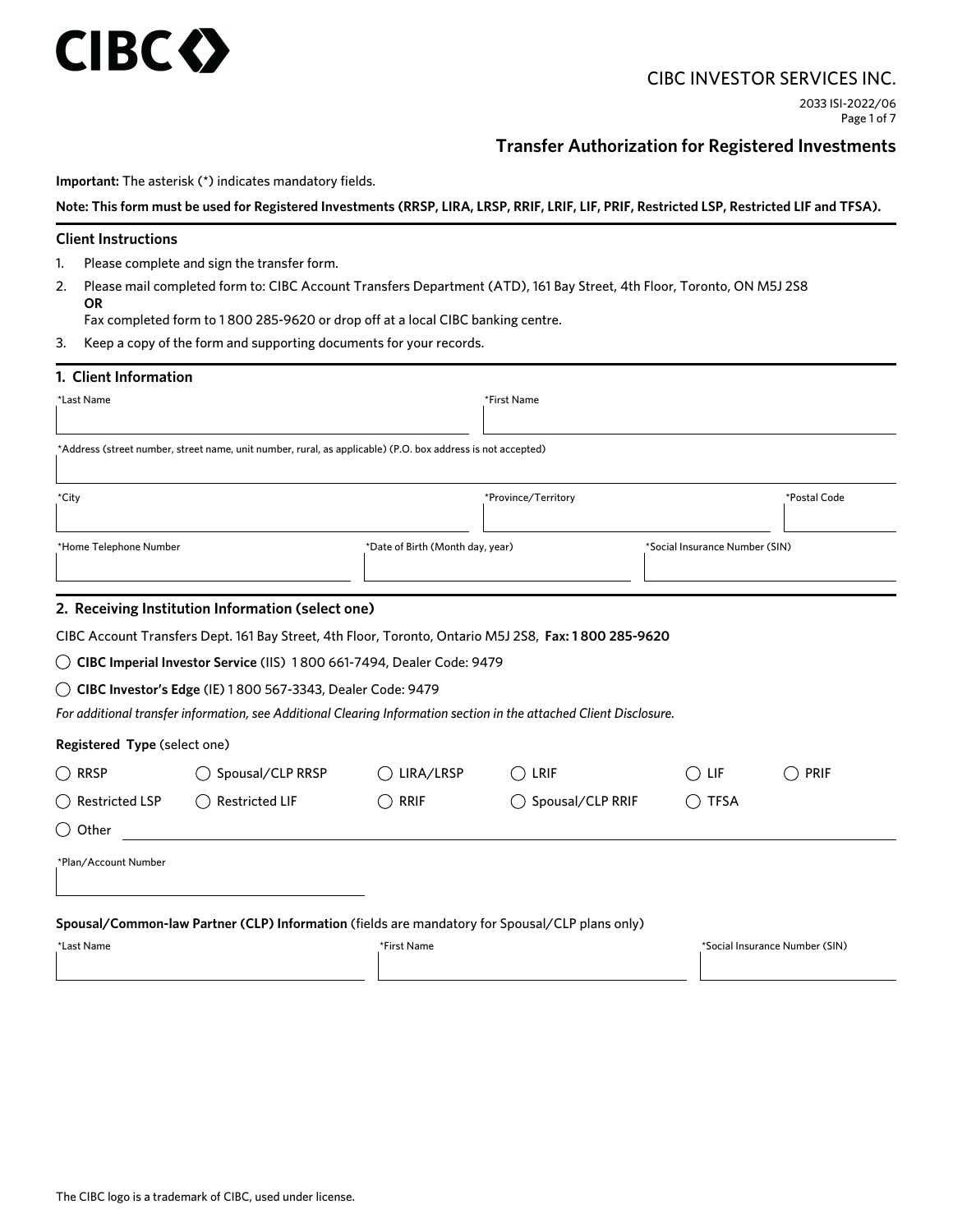| 3. *Client Instructions to Delivering Institution (select one)               |                                                                                                                            |                                                                                                    |                |                  |  |  |  |
|------------------------------------------------------------------------------|----------------------------------------------------------------------------------------------------------------------------|----------------------------------------------------------------------------------------------------|----------------|------------------|--|--|--|
|                                                                              | External Financial Institution/Other                                                                                       |                                                                                                    |                |                  |  |  |  |
|                                                                              | CIBC Imperial Investor Service (IIS) 1800-661-7494, Dealer Code: 9479                                                      |                                                                                                    |                |                  |  |  |  |
| CIBC Investor's Edge (IE) 1800-567-3343, Dealer Code: 9479                   |                                                                                                                            |                                                                                                    |                |                  |  |  |  |
| CIBC Wood Gundy 1866-814-1273, option 4, Dealer Code: 9280                   |                                                                                                                            |                                                                                                    |                |                  |  |  |  |
|                                                                              | CIBC Fixed Term (Consumer Deposits) (Registered GICs and DISA) (TFSA GICs and Tax Advantage Savings Account) 1800-465-3863 |                                                                                                    |                |                  |  |  |  |
|                                                                              | CIBC Personal Portfolio Services (CIBC ISI) 1800-814-1273                                                                  |                                                                                                    |                |                  |  |  |  |
|                                                                              | CIBC Personal Portfolio Services (CIBC Securities Inc.) 1800-814-1273                                                      |                                                                                                    |                |                  |  |  |  |
|                                                                              | CIBC Group Investment Services (Group RRSPs) 1800-465-3863                                                                 |                                                                                                    |                |                  |  |  |  |
|                                                                              |                                                                                                                            | CIBC Trust Corporation (CIBC Private Investment Counsel, a division of CIBC Asset Management Inc.) |                |                  |  |  |  |
|                                                                              | CIBC Securities Inc. (SI Mutual Funds) 1800-465-3863 Dealer Code: 9319                                                     |                                                                                                    |                |                  |  |  |  |
| <b>Registered Type</b>                                                       |                                                                                                                            |                                                                                                    |                |                  |  |  |  |
| ( ) RRSP                                                                     | Spousal/CLP RRSP                                                                                                           | LIRA/LRSP                                                                                          | LRIF           | LIF              |  |  |  |
| <b>PRIF</b>                                                                  | <b>Restricted LSP</b>                                                                                                      | <b>Restricted LIF</b>                                                                              | <b>RRIF</b>    | Spousal/CLP RRIF |  |  |  |
| ( ) TFSA                                                                     | Other                                                                                                                      |                                                                                                    |                |                  |  |  |  |
| Planholder/Annuitant Account Number at Delivering Institution                |                                                                                                                            |                                                                                                    |                |                  |  |  |  |
| Delivering Institution Full Name and Line of Business (If External FI/Other) |                                                                                                                            |                                                                                                    |                |                  |  |  |  |
| Address                                                                      |                                                                                                                            |                                                                                                    |                |                  |  |  |  |
| City                                                                         |                                                                                                                            | Country                                                                                            | Province/State | Postal/Zip Code  |  |  |  |

## **4. \*Transfer Type 1, 2**

### **Note: For External transfers please attach a copy of most recent statement.**

- $\bigcirc$  1. All in-kind (as is)
- $\bigcirc$  2. Sell all assets and transfer in-cash (all in-cash)\*\*
- 3. Transfer all of my assets. However, sell a portion of them and have the cash proceeds along with the remainder of the account  $\bigcap$ transferred "as is", see list below or attached list.
- $\bigcirc$  4. Partial as listed below or in an attached list

For Options 3 and 4, provide details below or in an attached list for the transfer of Investments and/or cash balance.

<sup>1</sup> If transfer includes a GIC or Term Deposit, please refer to the "Guaranteed Investment Certificates and Term Deposits" section in the Client Disclosure. 2 If transfer includes mutual fund(s) into CIBC Investor's Edge, please refer to the Mutual Funds section in the Client Disclosure.

\*\* Please refer to statement in bold in "Client Authorization" section below.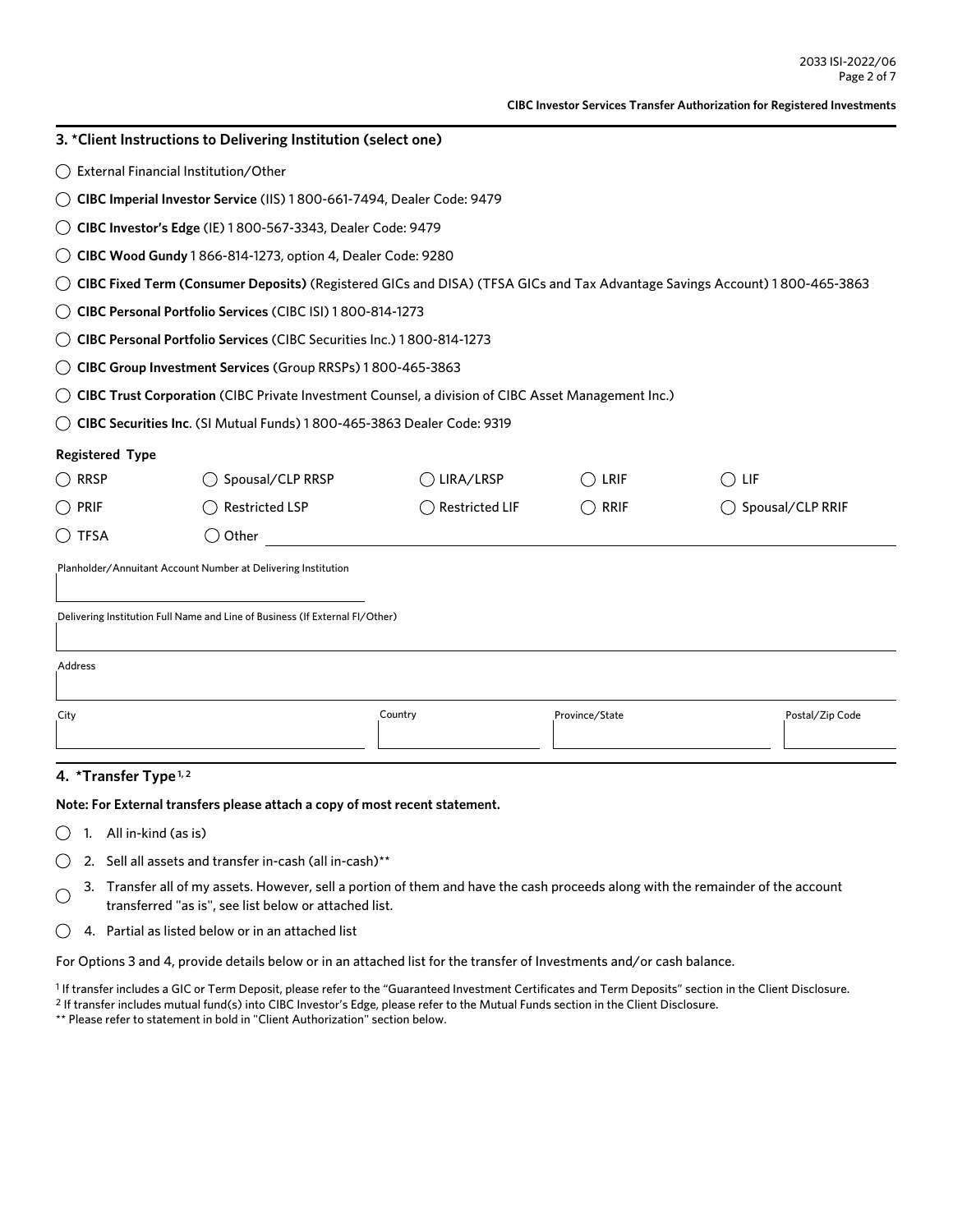| <b>Transfer Type (continued)</b>                                                 |                                                                                                |                          |                                  |                                        |  |  |  |
|----------------------------------------------------------------------------------|------------------------------------------------------------------------------------------------|--------------------------|----------------------------------|----------------------------------------|--|--|--|
|                                                                                  | 1 $\bigcap$ In-Cash<br>$\bigcirc$ Shares/Units<br>$\bigcirc$ Dollars<br>$\bigcirc$ In-Kind     | <b>Investment Amount</b> | Symbol and/or Certificate Number | Delay delivery until (Month day, year) |  |  |  |
|                                                                                  | <b>Investment Description</b>                                                                  |                          |                                  |                                        |  |  |  |
| $2^{\circ}$                                                                      | ◯ Shares/Units<br>$\bigcirc$ In-Cash<br>$\bigcirc$ In-Kind<br>$\bigcirc$ Dollars               | <b>Investment Amount</b> | Symbol and/or Certificate Number | Delay delivery until (Month day, year) |  |  |  |
|                                                                                  | <b>Investment Description</b>                                                                  |                          |                                  |                                        |  |  |  |
| 3                                                                                | $\bigcap$ In-Cash<br>$\bigcirc$ Shares/Units<br>$\bigcirc$ In-Kind<br>$\bigcirc$ Dollars       | <b>Investment Amount</b> | Symbol and/or Certificate Number | Delay delivery until (Month day, year) |  |  |  |
|                                                                                  | <b>Investment Description</b>                                                                  |                          |                                  |                                        |  |  |  |
| 5. Locked-in Funds Governed by Pension Legislation                               |                                                                                                |                          |                                  |                                        |  |  |  |
|                                                                                  | *Plan Type                                                                                     |                          |                                  |                                        |  |  |  |
|                                                                                  | LIRA/LRSP<br>$\left(\right)$<br>LIF                                                            | LRIF                     | <b>Prescribed RRIF</b>           | <b>Restricted LSP</b>                  |  |  |  |
|                                                                                  | <b>Restricted LIF</b><br>$($ )                                                                 | Other                    |                                  |                                        |  |  |  |
|                                                                                  | *Applicable Pension Legislation                                                                |                          |                                  |                                        |  |  |  |
| Federal Pension Benefits Standards Act ("PBSA")                                  |                                                                                                |                          |                                  |                                        |  |  |  |
| Provincial<br>( )                                                                |                                                                                                |                          |                                  |                                        |  |  |  |
| (For transfers of New Brunswick locked-in plans, also complete form 7549 BIL NB) |                                                                                                |                          |                                  |                                        |  |  |  |
|                                                                                  | Original Pension Plan Name(s): (if available - not mandatory)<br>Original Pension Plan Name(s) |                          |                                  |                                        |  |  |  |
|                                                                                  |                                                                                                |                          |                                  |                                        |  |  |  |

Former Pension Plan Member

 $\bigcirc$  Spouse of a Former Pension Plan Member (Locked-in funds received as a death benefit)

 $\bigcirc$  Former Spouse of a Former Pension Plan Member (Locked-in funds received as a division of property on relationship breakdown)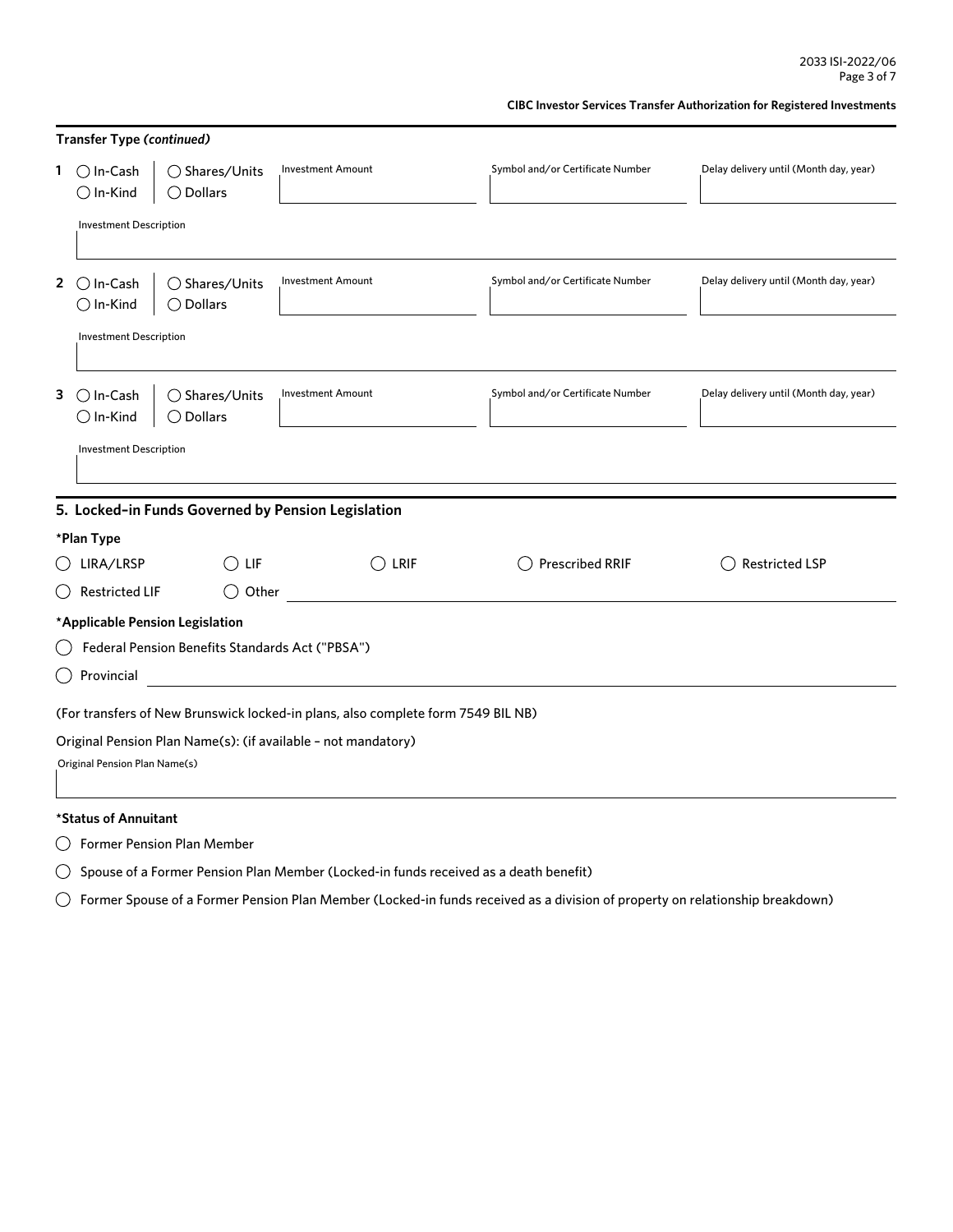## **6. Client Authorization**

This is my authorization to you to deliver to the receiving institution, the account(s) you are carrying for me and for the receiving institution to receive this account(s). This includes all securities long and short and debit or credit balance. Delivery is to be made by the receiving institution of all securities short against payment. These instructions are given subject to the receiving institution's approval of my account(s).

#### **To the Delivering and Receiving Institutions**

*Please make the transfer described above. I have read the disclosure on the next page.*

### **To the Delivering Institution only**

I direct you to disclose to the Receiving Institution the information contained in this form and any other information necessary for the Receiving Institution to carry out this transfer request. Unless I am asking you to transfer only part of my account, please cancel any open orders (including "Good Until Cancelled" (GTC) orders), any Pre-Authorized Contribution (PAC) plans, and/or Systematic Withdrawal Plans (SWP) on my account.

**If I am directing you to make an in-cash transfer, I am directing you to sell or otherwise dispose of all or part of the account's investment(s), in accordance with my directions above. I am responsible for any fees, charges or adjustments.\*\*** 

#### **To the Receiving Institution only**

I understand that the length of time it takes to complete this transfer depends on the actions and requirements of the Delivering Institution and the accuracy and completeness of the information that I have provided.

If I am transferring from my CIBC Mutual Fund account with existing Portfolio Rebalancing Service, I acknowledge that the rebalancing service will not apply to my investments within the account to which I am transferring.

#### **For transfers into CIBC Investor's Edge**

I acknowledge that transfers containing mutual funds subject to a trailing commission and especially where there is a fund subject to a deferred sales charge or low load fund may be rejected in part or in full by CIBC Investor's Edge or by the manufacturer in their discretion. Where my transfer is accepted, I acknowledge and agree that the actions referred to in the Client Disclosure section may be taken in regards to my mutual fund units where necessary to comply with applicable regulatory requirements.

| Date (Month day, year) |                                                                                                             |                      | Name of Planholder/Annuitant          |                                         |                    | Signature of Planholder/Annuitant (sign within box)            |                                  |
|------------------------|-------------------------------------------------------------------------------------------------------------|----------------------|---------------------------------------|-----------------------------------------|--------------------|----------------------------------------------------------------|----------------------------------|
|                        | 7. Information Required from Delivering Institution                                                         |                      |                                       |                                         |                    |                                                                |                                  |
| <b>Registered Type</b> |                                                                                                             |                      |                                       |                                         |                    |                                                                |                                  |
| <b>RRSP</b><br>(       | Spousal/CLP RRSP                                                                                            | LIRA/LRSP<br>(       | LRIF**                                | $LIF^{\star\star}$                      | <b>PRIF</b><br>( ) | <b>Restricted LSP</b>                                          | <b>Restricted LIF</b>            |
| () TFSA                | <b>RRIF (Qualified)</b>                                                                                     | RRIF (Non Qualified) |                                       | $\bigcirc$ Spousal/CLP RRIF (Qualified) |                    |                                                                | Spousal/CLP RRIF (Non Qualified) |
| Other<br>$($ )         |                                                                                                             |                      |                                       |                                         |                    |                                                                |                                  |
|                        | Spousal/Common-law Partner Plan                                                                             | Yes                  | No<br>()                              |                                         |                    | If yes, you are required to fill in the following information. |                                  |
|                        | *Spousal/CLP Contributor's Last Name                                                                        |                      | *Spousal/CLP Contributor's First Name |                                         |                    |                                                                | *Social Insurance Number (SIN)   |
| 8. Locked-in Funds     |                                                                                                             |                      |                                       |                                         |                    |                                                                |                                  |
|                        | If the registered account is a locked-in plan, as indicated above, you are required to attach confirmation. |                      |                                       |                                         |                    |                                                                |                                  |
|                        | Balance of Locked-in Account                                                                                |                      | Governing Legislation                 |                                         |                    |                                                                |                                  |

*(in Canadian dollar equivalent)*

**Note to Delivering Institution:** CIBC Investor's Edge agrees to administer the locked-in funds transferred under this form in accordance with the governing pension legislation indicated by you immediately above.

1. Funds transferred from a LIRA/LRSP/Restricted LSP

If funds are being transferred from a LIRA/LRSP/Restricted LSP to a LIF/LRIF/Restricted LIF, please confirm whether the funds originated from a LIF/LRIF/Restricted LIF held by the annuitant during this calendar year.

 $\bigcap$  Yes  $\bigcap$  No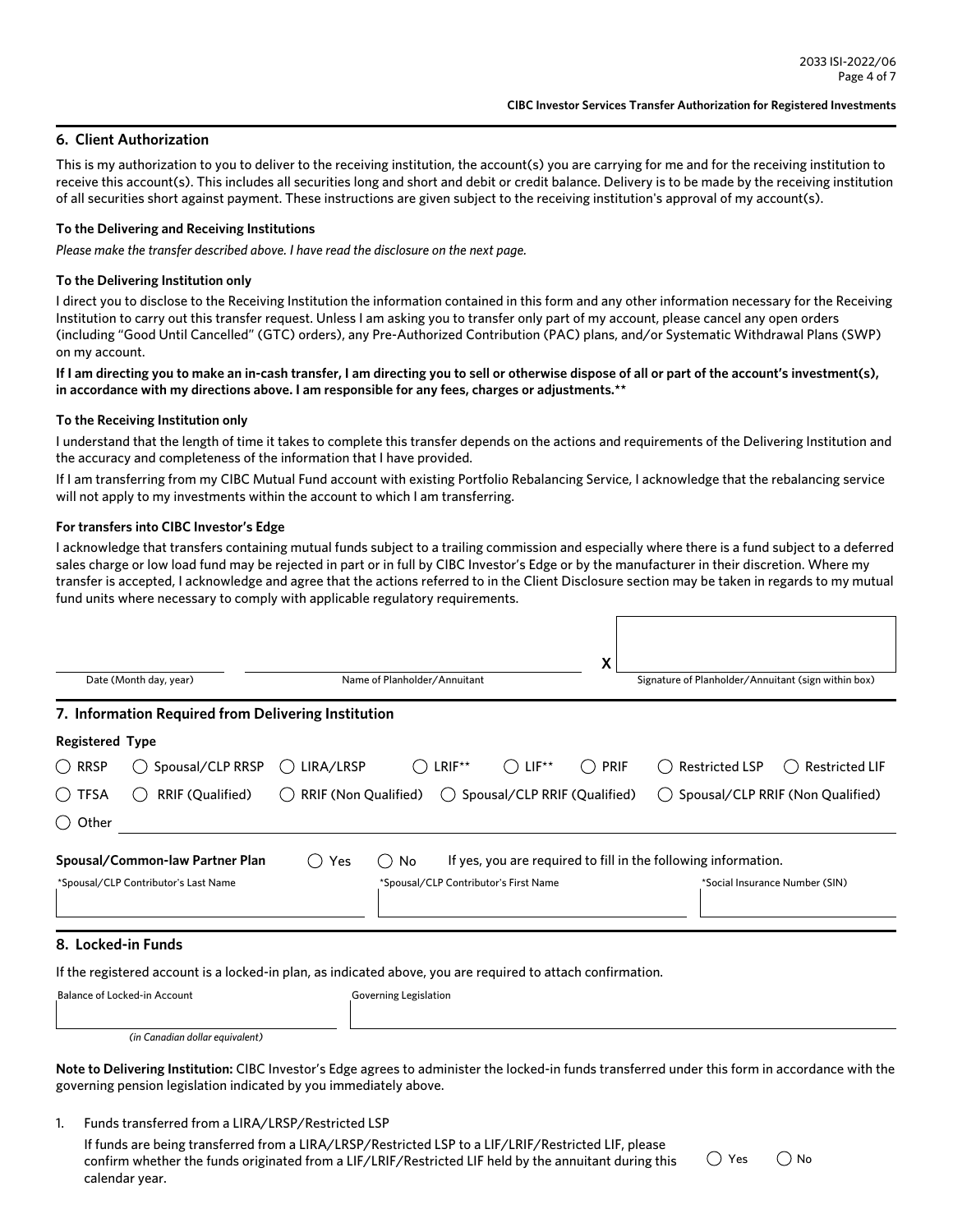|    |                                                             | Locked-in Funds ( <i>continued)</i> |                                                                                                                                                                                                                                                             |  |                                 |                                               |
|----|-------------------------------------------------------------|-------------------------------------|-------------------------------------------------------------------------------------------------------------------------------------------------------------------------------------------------------------------------------------------------------------|--|---------------------------------|-----------------------------------------------|
| 2. |                                                             | Transfers to an LRIF                |                                                                                                                                                                                                                                                             |  |                                 |                                               |
|    | <b>Plan Origination Date</b><br><b>Plan Inception Value</b> |                                     |                                                                                                                                                                                                                                                             |  |                                 |                                               |
|    |                                                             |                                     | Date (Month day, year)                                                                                                                                                                                                                                      |  | (in Canadian dollar eauivalent) |                                               |
|    | a)                                                          |                                     | For Newfoundland and Labrador LRIFs                                                                                                                                                                                                                         |  |                                 |                                               |
|    |                                                             |                                     | If funds are being transferred from a LIF, please specify the total income earned<br>(in Canadian dollar equivalent) with in the LIF account in the final complete calendar<br>year (i.e., not in the current calendar year).                               |  |                                 |                                               |
| 3. |                                                             | Transfers between Alberta LIFs      |                                                                                                                                                                                                                                                             |  |                                 |                                               |
|    |                                                             |                                     | If funds are being transferred from one LIF to another LIF, please specify (in Canadian dollar equivalent)                                                                                                                                                  |  |                                 |                                               |
|    | a)                                                          |                                     | the total amount that has been paid out to the annuitant in the current fiscal year                                                                                                                                                                         |  |                                 | and,                                          |
|    | b)                                                          |                                     | the unpaid maximum amount remaining for the year in excess of the minimum                                                                                                                                                                                   |  |                                 | and,                                          |
|    | c)                                                          |                                     | the total income earned in the current fiscal year                                                                                                                                                                                                          |  |                                 |                                               |
| 4. |                                                             | Transfers to An Ontario "New" LIF   |                                                                                                                                                                                                                                                             |  |                                 |                                               |
|    |                                                             |                                     | **If funds are being transferred from another LIF or LRIF, please specify the total<br>investment earnings (in Canadian dollar equivalent), including unrealized capital gains<br>and losses earned within the LIF/LRIF account in the current fiscal year. |  |                                 |                                               |
|    | <b>Contact Name</b>                                         |                                     |                                                                                                                                                                                                                                                             |  | <b>Telephone Number</b>         | <b>Fax Number</b>                             |
|    |                                                             |                                     |                                                                                                                                                                                                                                                             |  |                                 |                                               |
|    |                                                             |                                     |                                                                                                                                                                                                                                                             |  |                                 |                                               |
|    |                                                             |                                     |                                                                                                                                                                                                                                                             |  |                                 |                                               |
|    |                                                             | Date (Month day, year)              | Name of Delivering Institution                                                                                                                                                                                                                              |  | Х                               | Authorized Signature (Delivering Institution) |
|    |                                                             |                                     |                                                                                                                                                                                                                                                             |  |                                 | (sign within box)                             |

## **9. Client Disclosure**

**Locked-in Funds** *(continued)*

If you have any questions after reading this, please be sure to contact CIBC Investor's Edge at 1 800 567-3343 or CIBC Imperial Service advisor, or CIBC Imperial Investor Service at 1 800 661-7494 (as applicable) for clarification.

#### **What is the difference between In-Cash and In-Kind?**

"**In-Cash**" means that assets which are not currently in liquid form will be sold, redeemed, or otherwise disposed of and the net cash proceeds will be transferred to the Receiving Institution.

*It is important to note that if you have indicated an in-cash transfer or partial in-cash transfer, the sale/redemption/disposition will be executed at market, on a best efforts basis; normal commission charges will apply. To avoid delays, you might want to place the trades yourself with the delivering institution after signing this transfer form.* 

"**In-Kind**" means that you want your plan transferred, as is, meaning that none of your existing investments will be disposed of. If you hold investment products and a cash balance, the investment products will be transferred as well as the cash balance in their current state.

#### **How long will my transfer take?**

The time required to completely transfer your plan will, for the most part, depend on the type of plan you are transferring and the investment products you hold. Please note that all your assets may not all be transferred at exactly the same time.

#### **Registered Plans**

Internal transfers between the CIBC group of companies typically take up to 5 business days to complete. Transfers from Investment Industry Regulatory Organization of Canada (IIROC) member firms may take up to 10 business days from the time the Delivering Institution receives the transfer request. Chartered banks have endeavoured to process transfers of deposit-type registered plans within a maximum of 7 business days normally and 12 business days during peak times (February 15 to March 31) from the date the delivering bank receives complete and accurate documentation, or from the maturity date of the instrument (whichever is later), to the date when the delivering bank mails a cheque to the receiving bank. All other transfers may take up to 25 business days from the time the Delivering Institution receives a copy of this form. Please also note the following exceptions.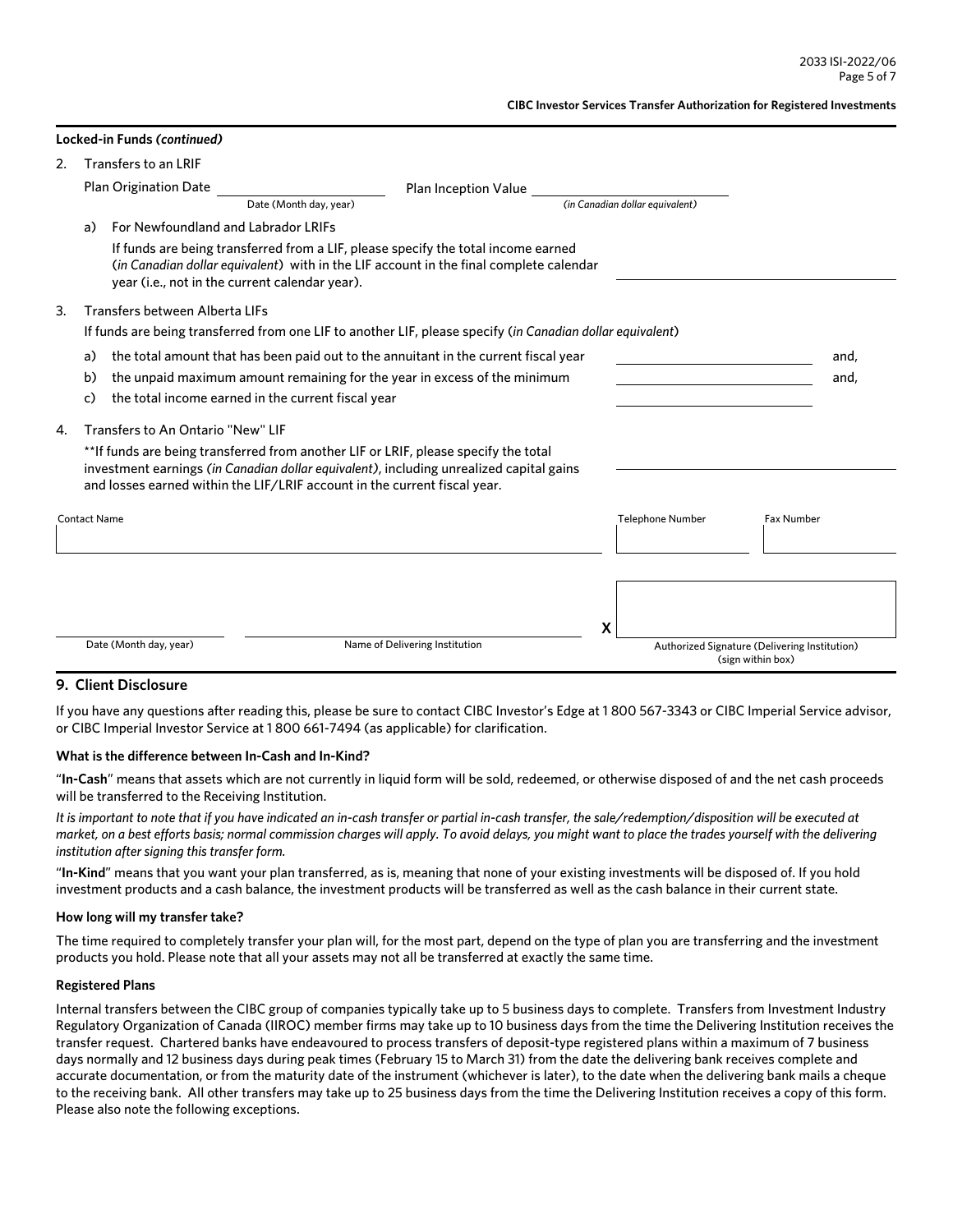## **Client Disclosure** *(continued)*

## **Locked-In Plans**

These plans generally take longer to transfer, as additional documents are required in order to administer your transfer in accordance with pension legislation. It is important to ensure that the Receiving Institution opens a Locked-In plan for you that is under the same Provincial or Federal Pension Legislation as your current plan. Failure to do so may cause a delay in the transfer.

## **Transfer to an Ontario New LIF**

In order to receive the maximum amount under the Ontario legislation, CIBC requires details about the investment earnings on the assets that have been transferred into your New LIF this year from you or the delivering institution prior to transferring to CIBC. This information should have been provided to you by the delivering institution as of the date of transfer. If this information is not provided to us before the end of this calendar year, we will be unable to include all of this year's earnings in the calculation of the maximum payment for the next calendar year. This could result in you receiving a lower maximum payment than you would otherwise be entitled to receive.

#### **Spousal Plans/Common-law Partner**

These types of plans may take longer to transfer if you do not ensure that the plan opened at the Receiving Institution is a *spousal/common-law partner* plan.

## **RRIFs, LIFs, LRIFs, PRIFs and Restricted LIFs**

These transfers may take longer because the Delivering Institution is generally required to pay you the full RRIF Minimum Payment for the current year, before the transfer can be processed. Please ensure that there are sufficient funds in your plan to cover the minimum payment to avoid a delay.

## **Types of Investment Products**

## **Mutual Funds**

Mutual funds may take longer to fully transfer.

2 For CIBC Investor's Edge - As a result of regulatory changes effective June 1, 2022 which prohibits self-directed brokerages from receiving trailing commissions, trailer-paying mutual fund units should not be transferred into CIBC Investor's Edge. Trailer-paying mutual fund unit transfers that are accepted may be switched by CIBC Investor's Edge or the Investment Fund Manager (IFM) to a corresponding class or series of the same mutual fund with no trailing commission. A trade confirmation will be provided for these transactions and reflected in your next account statement. Information regarding the mutual fund class or series you were switched into is available in a Fund Facts document through the fund manufacturer's website or by contacting CIBC Investor's Edge.

Where a switch to a corresponding class or series of the same mutual fund with no trailing commission is not available, a management fee rebate (MFR) may be provided by an IFM at their discretion. Where an IFM determines an MFR will not be provided or where a switch to a similar fund that is non trailer-paying is available but your fund unit(s) may be subject to a deferred sales charge , CIBC Investor's Edge will provide a Dealer Rebate equal to the amount of the trailer received from the IFM and will be processed into your account on at least a quarterly basis and reflected on your statement. For more information, visit www.investorsedge.cibc.com.

## **Guaranteed Investment Certificates (GICs) and Term Deposits**

1 Generally, a GIC is not transferable **In-Kind** (as is). Most GICs must be transferred **In-Cash** upon their maturity, unless they are redeemable before maturity. There are exceptions; please check the terms and conditions with the Delivering Institution.

#### **Foreign Currency transfers**

CIBC Investor Services accounts may hold cash and securities denominated in various currencies, including Canadian Dollars, U.S. Dollars, British Pounds, Swiss Francs, Australian Dollars, Japanese Yen, New Zealand Dollars, and Euros.

#### **Other Investment Products**

Many other investment products may be non-transferable, non-redeemable or subject to other delays. Some of these include mortgages, foreign securities and non-transferable bonds (minimum denomination requirements).

## **How much will it cost to make a transfer?**

### **Administration Fees**

Most institutions charge a transfer-out fee; the fee varies. If your plan is self-directed, please note that all institutions charge self-directed administration fees; fees vary. It is **important** to ensure that you have sufficient funds available in your plan with the Delivering Institution to cover transfer and administration fees, or the Delivering Institution may reject the transfer unprocessed,causing a **lengthy delay**.

#### **Rejected Transfers**

A transfer request may be rejected by the Delivering Institution for a number of reasons, such as insufficient funds to cover fees, locked-in confirmations required, account not in good standing (i.e. under margin, short position(s)), etc. If for any reason your transfer request is rejected by the Delivering Institution, they may return the transfer request to the Receiving Institution unprocessed. When the rejection has been rectified, the transfer process may begin again.